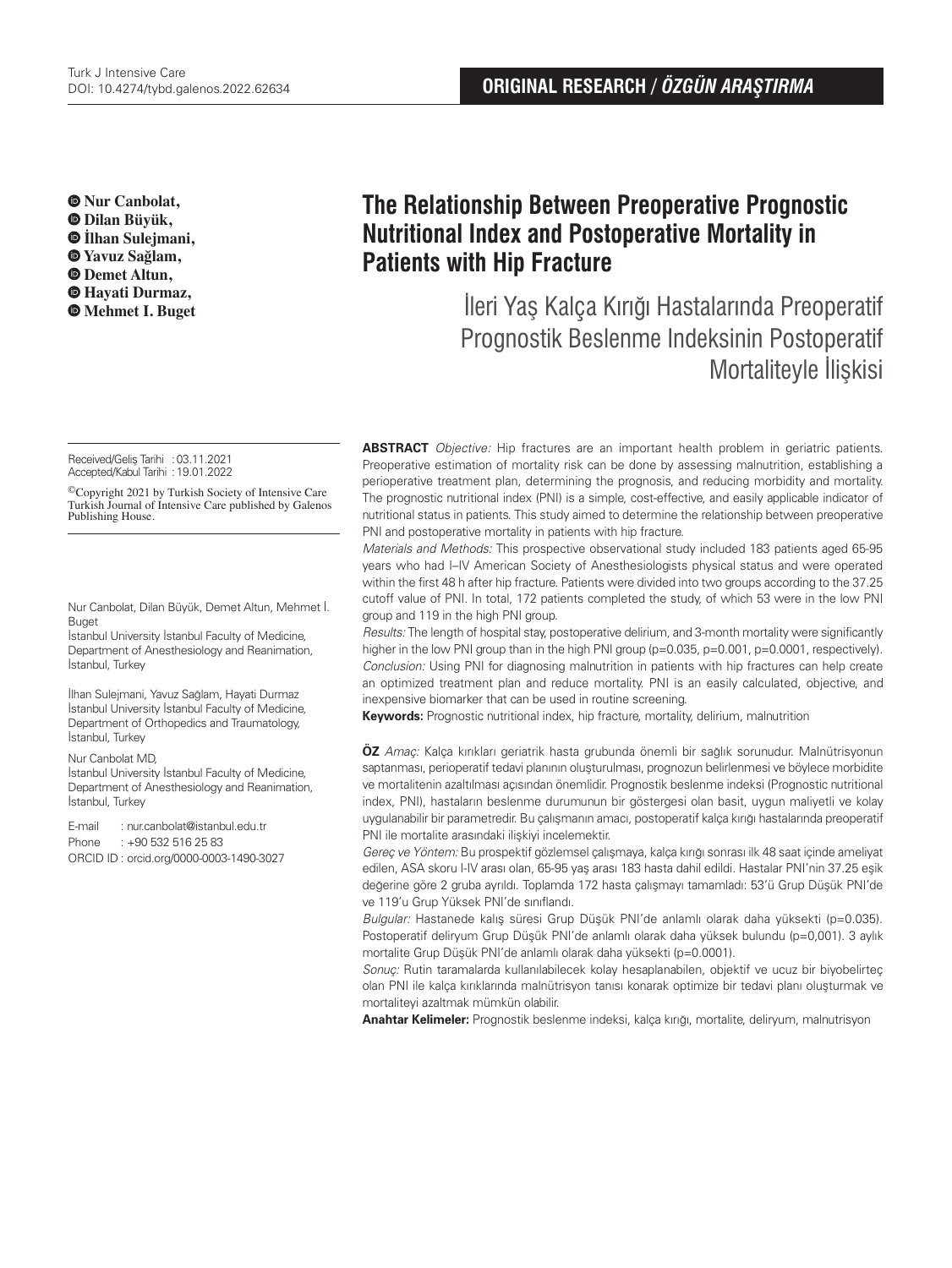# **Introduction**

The risk of osteoporosis increases with the decrease in bone mineral density with advancing age, and hip fractures occur as a result of low energy trauma [1]. The incidence of hip fractures is an important health problem in the world with an aging population [2]. Hip fractures with a 1-year mortality of 20-30% in the geriatric patient group fractures cause long intensive care unit and hospital stays [3]. While the treatment and care process of hip fracture negatively affects the patient physically, psychologically and socially, it also creates a serious economic burden for the health system [4]. Therefore malnutrition increases the postoperative complications shown in studies [5-7].

Nutrition of the patient is important as it is a modifiable risk factor [8]. Preoperative estimation of mortality risk by detecting malnutrition in hip fractures, establishing a perioperative treatment plan, determining the prognosis and reduce morbidity and mortality. The prognostic nutritional index (PNI) is calculated by serum albumin concentration and peripheral blood lymphocyte count. Its formula is 10 × serum albumin (q/dL) +  $0.05 \times$  total lymphocyte count (/mm3) [9]. The albumin concentration is an indicator of nutritional status associated with postoperative complications. Lymphocyte values may decrease with malnutrition, viral infections, autoimmune and inflammatory system activations. PNI is a simple, cost-effective and easily applicable parameter that has been frequently used in mortality, morbidity and prognosis studies in recent years to evaluate the immunological and nutritional status of patients in cancer surgery [9-12]. To our knowledge, there are very few studies investigating the relationship of PNI in hip fracture patients [13,14]. Therefore, the primary aim of this study was the relationship between preoperative PNI and 3-month mortality in postoperative hip fracture patients. Secondary aim of this study was the association of preoperative PNI and delirium.

# **Materials and Methods**

This prospective observational study was conducted between January-March 2021, approved by the Institutional Board of our University Hospital, Department of Orthopedics and Traumatology, with the number 21/01/2021-8. Patients were informed about the surgery, anesthesia, intensive care procedures, their participation to the study and the publication of the study, and their written consent was obtained. The study is reported according to the

Strengthening the Reporting of Observational Studies in Epidemiology (STROBE) guidelines [15].

The study included hip fracture patients aged 65-95 years, with American Society of Anesthesiologists (ASA) physical status I-IV, operated within the first 48 hours after the fracture, without delirium and neurological disease in the preoperative period. Patients with hematological disease, liver pathologies, chronic kidney disease, patients who underwent general anesthesia, had insufficient follow-up data, and refused to participate in the study were excluded from the study.

When the patients came to the operating room, routine monitoring (ECG, SPO2, non-invasive blood pressure) was followed by radial artery cannulation so arterial blood pressure monitoring was performed. After mild/moderate sedation with 1.5 mcg/kg IV fentanyl under 4 lt/min mask O2, hemispinal anesthesia was administered with 10 mg of hyperbaric bupivacaine through the L3-4 spinal space in the lateral position. The following variables were recorded on admission: demographic findings (age, gender, body mass index (BMI)), additional diseases before surgery; hypertension (HT), diabetes mellitus (DM), pulmonary pathologies (COPD, asthma, interstitial pulmonary disease, atelectasis, OSAS), cardiac pathologies (CAD, CHF, PHT, previous MI/stent, AF, pacemaker/ICD).

All patients were admitted and followed in the intensive care unit after surgery. No vasopressor/inotrope was used perioperatively. Postoperative mechanical ventilation or renal replacement therapy support was not required. Operation times, the amount of fluid given during the operation and blood transfusion, intensive care and hospital stays were recorded. Patients were followed up for 3-month mortality. The mental status of the patients at the preoperative and postoperative 48th hour was evaluated with the Confusion Assessment Method (CAM) [16]. The CAM method was validated in our country [17].

Lymphocyte count and albumin values were recorded from the 1st day preoperative blood results and PNI was calculated with the formula  $10 \times$  serum albumin (g/dL) + 0.05 × total lymphocyte count (/mm3) [9]. Patients were divided into 2 groups according to the 37.25 cut-off value of PNI. CRP (C reactive protein) and Pro-BNP (B-type natriuretic peptide) values were recorded.

#### Statistical Analysis

Statistical analyses were performed with SPSS 21.0 (SPSS Inc, Chicago, IL, USA). All demographic data were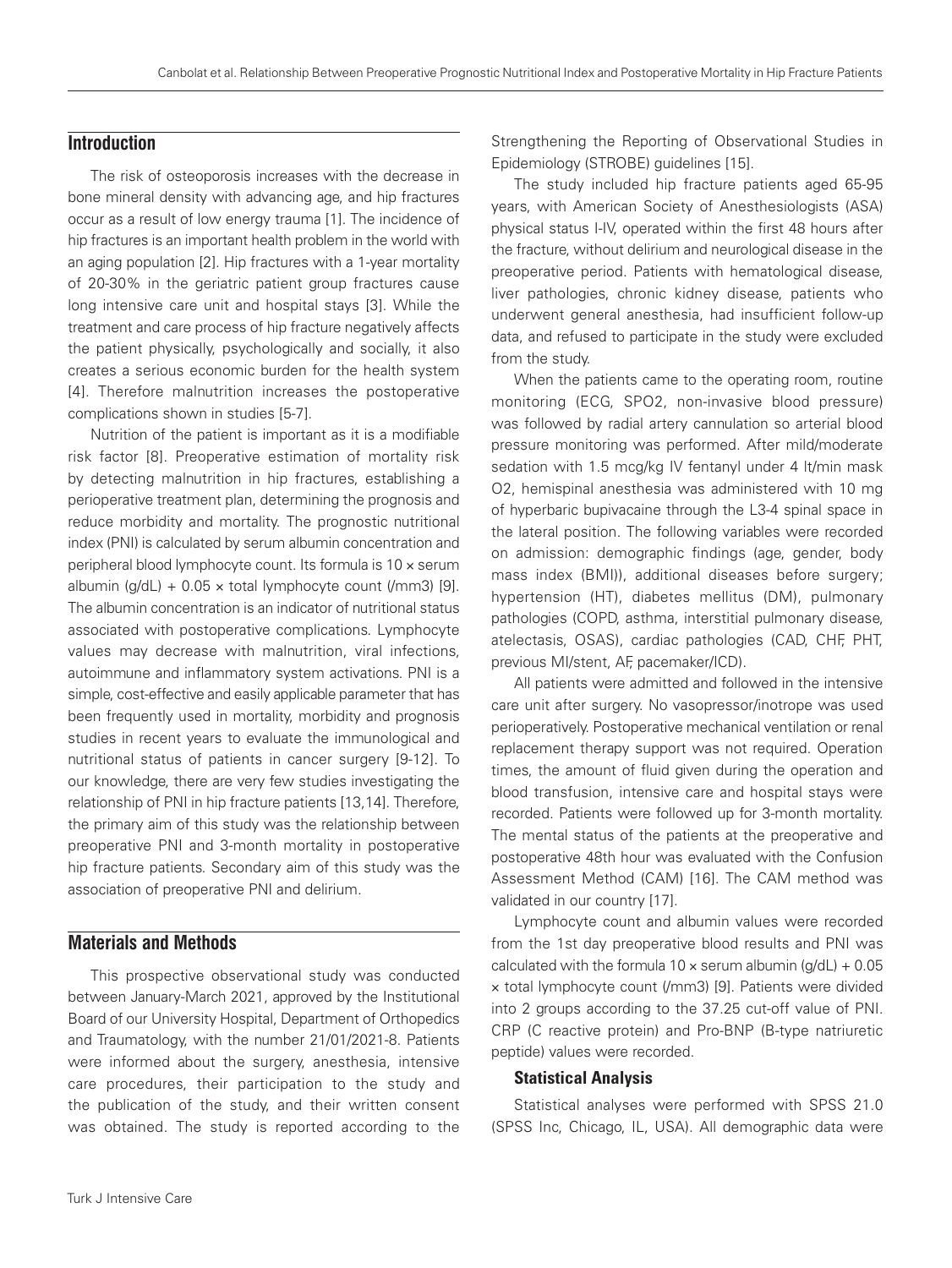analyzed using descriptive statistical methods (mean, standard deviation, frequency). Comparisons between groups were performed using Student's t-test and ve Chisquare test for normally distributed data and the Mann-Whitney U test for non-parametric data. A p value of  $< 0.05$ was considered statistically significant. Receiver operating characteristic (ROC) curve analysis was executed to assess the predictive value of PNI for mortality, and the cutoff values were analyzed by Youden index.

If the true difference in the mean response of matched pairs is 3,94, a sample size of 164 patients achieved a power of 0,80 which allowed for the detection of a 10 % PNI difference by using the Power Analysis Program (G-Power, P.S. version 3.1.2). Prior data indicate that the difference in the response of matched pairs is normally distributed with standard deviation 10.2. The Type I error probability associated with this test of this null hypothesis is 0.05 [14].

#### **Results**

183 patients with hip fractures who were operated under spinal anesthesia were eligible for the study and were divided into 2 groups, Group Low PNI and Group High PNI, according to the PNI cut-off value. In total, 172 patients completed the study: 53 in Group Low PNI and 119 in Group High PNI (Fig. 1).

The mean PNI calculated from albumin and lymphocyte values was 40.12±6.32 and is shown in Table 1. as the demographic findings of the patients.

There was no significant difference between the two groups in terms of age and gender ( $p > 0.05$ ). BMI was significantly lower in Group Low PNI (p=0.025). ASA scores were significantly higher in Group Low PNI (p=0.005). (Table 2) When the additional diseases of the patients are evaluated, there was no significant difference between the two groups in terms of preoperative HT, DM, pulmonary and cardiac pathologies ( $p > 0.05$ ).

From the preoperative laboratory results, lymphocyte and albumin levels were significantly lower and CRP values were significantly higher in Group Low PNI (p=0.0001). PRoBNP was significantly higher in Group Low PNI (p=0.029). (Table 2)

There was no significant difference between the two groups in terms of operation times ( $p > 0.05$ ). The amount of fluid and blood transfusion given intraoperatively was similar in both groups ( $p > 0.05$ ). While there was no significant difference between the two groups in terms of intensive care unit length of stay ( $p > 0.05$ ), the length of hospital stay was significantly higher in Group Low PNI (p=0.035). (Table 2)

Postoperative delirium was found to be significantly higher in Group Low PNI (p=0.001). 3-month mortality was significantly higher in Group Low PNI (p=0.0001). (Table 2)

According to the ROC curve analysis, preoperative PNI level was a predictor for mortality with an area under the

| Table 1. Descriptive data of all patients                        |        |                 |  |  |  |
|------------------------------------------------------------------|--------|-----------------|--|--|--|
|                                                                  |        | $n = 172$       |  |  |  |
| Age (years)                                                      |        | 80.18±8.24      |  |  |  |
|                                                                  | Male   | 55 (32.0%)      |  |  |  |
| Sex                                                              | Female | 117 (68.0%)     |  |  |  |
| <b>BMI</b>                                                       |        | 26.02±4.97      |  |  |  |
| <b>ASA</b>                                                       | 1      | $5(2.9\%)$      |  |  |  |
|                                                                  | 2      | 62 (36.0%)      |  |  |  |
|                                                                  | 3      | 88 (51.2%)      |  |  |  |
|                                                                  | 4      | 17 (9.9%)       |  |  |  |
|                                                                  | 5      | $0(0\%)$        |  |  |  |
| Preoperative hypertension                                        | Yes    | 129 (75%)       |  |  |  |
|                                                                  | No     | 43 (25.0%)      |  |  |  |
| <b>Preoperative diabetes</b>                                     | Yes    | 117 (68.0%)     |  |  |  |
| mellitus                                                         | No     | 55 (32.0%)      |  |  |  |
| Preoperative pulmonary                                           | Yes    | 141 (82.0%)     |  |  |  |
| pathology                                                        | No     | 31 (18.0%)      |  |  |  |
| Preoperative cardiac<br>pathology                                | Yes    | 109 (63.4%)     |  |  |  |
|                                                                  | No     | 63 (36.6%)      |  |  |  |
| CRP (C-reactive protein)                                         |        | 64.88±59.53     |  |  |  |
| PRoBNP (B-type natriuretic peptid)                               |        | 3385.12±6433.01 |  |  |  |
| Lymphocyte (/mm3)                                                |        | 1157.61±549.41  |  |  |  |
| Albumin (gr/dL)                                                  |        | 3.40±0.66       |  |  |  |
| Prognostic Nutritional index                                     |        | 40.12±6.32      |  |  |  |
| Perioperative fluid (mL)                                         |        | 1957.26±890.81  |  |  |  |
| Perioperative blood transfusion (units)                          |        | 0.2733±0.61     |  |  |  |
| Operation time (hours)                                           |        | $1.83 \pm 0.64$ |  |  |  |
| Postoperative delirium                                           | Yes    | 16 (9.3%)       |  |  |  |
|                                                                  | No     | 156 (90.7%)     |  |  |  |
| Length of hospital stay (days)                                   |        | 13.41±5.34      |  |  |  |
| Length of ICU stay (days)                                        |        | $2.33 \pm 1.36$ |  |  |  |
|                                                                  | Yes    | 38 (22.1%)      |  |  |  |
| 3 months mortality                                               | No     | 134 (77.9%)     |  |  |  |
| BMI: Body mass index, ASA: American Society of Anesthesiologists |        |                 |  |  |  |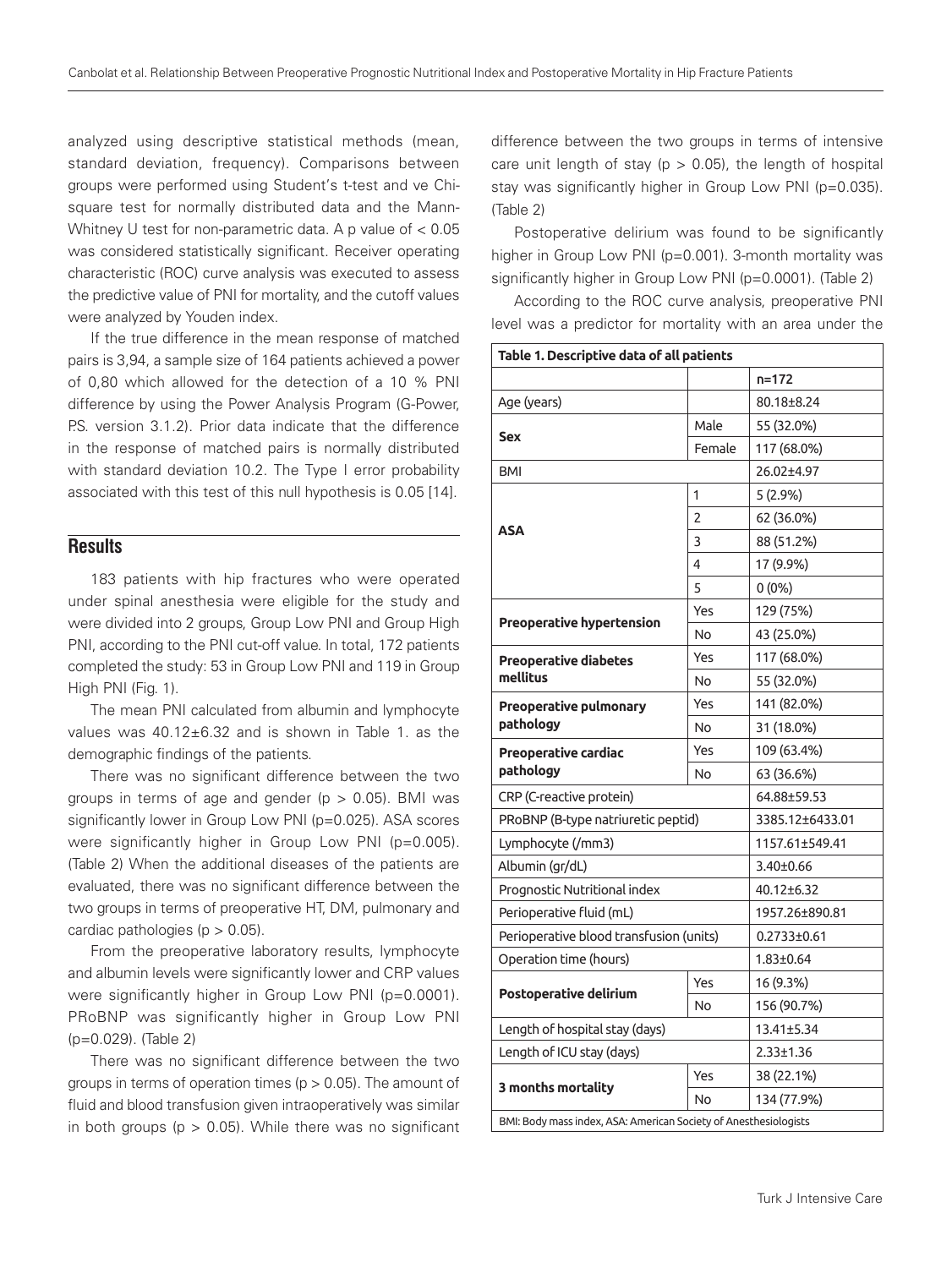

Figure 1. Flowchart of the hip fracture patients



Diagonal segments are produced by ties.

curve (AUC) of 0.767 (95% CI: 0.673-0.861, p=0.0001) (Fig. 2) The sensitivity and specificity were 0.791 and 0.342 respectively with the cut-off value of 37.25.

# **Discussion**

In this prospective observational study, it was found that low PNI values calculated from preoperative laboratory results highly increased hospital stay length (p=0.035), postoperative delirium (p=0.001) and 3-month mortality (p=0.0001) in hip fracture patients operated under spinal anesthesia.

The incidence of 3-month mortality ranges from 5-24% in hip fractures [18]. This high mortality is related to the preoperative functional status and accompanying comorbidities of the patients as well as the trauma and surgical process [19]. In this study, 3-month mortality was found to be 22.1% in all patient groups, consistent with the literature, but the Low PNI group mortality was found to be as **Figure 2.** The ROC curve analysis **high as 47.2% (p=0.0001). Wilson et al. by evaluating albumin**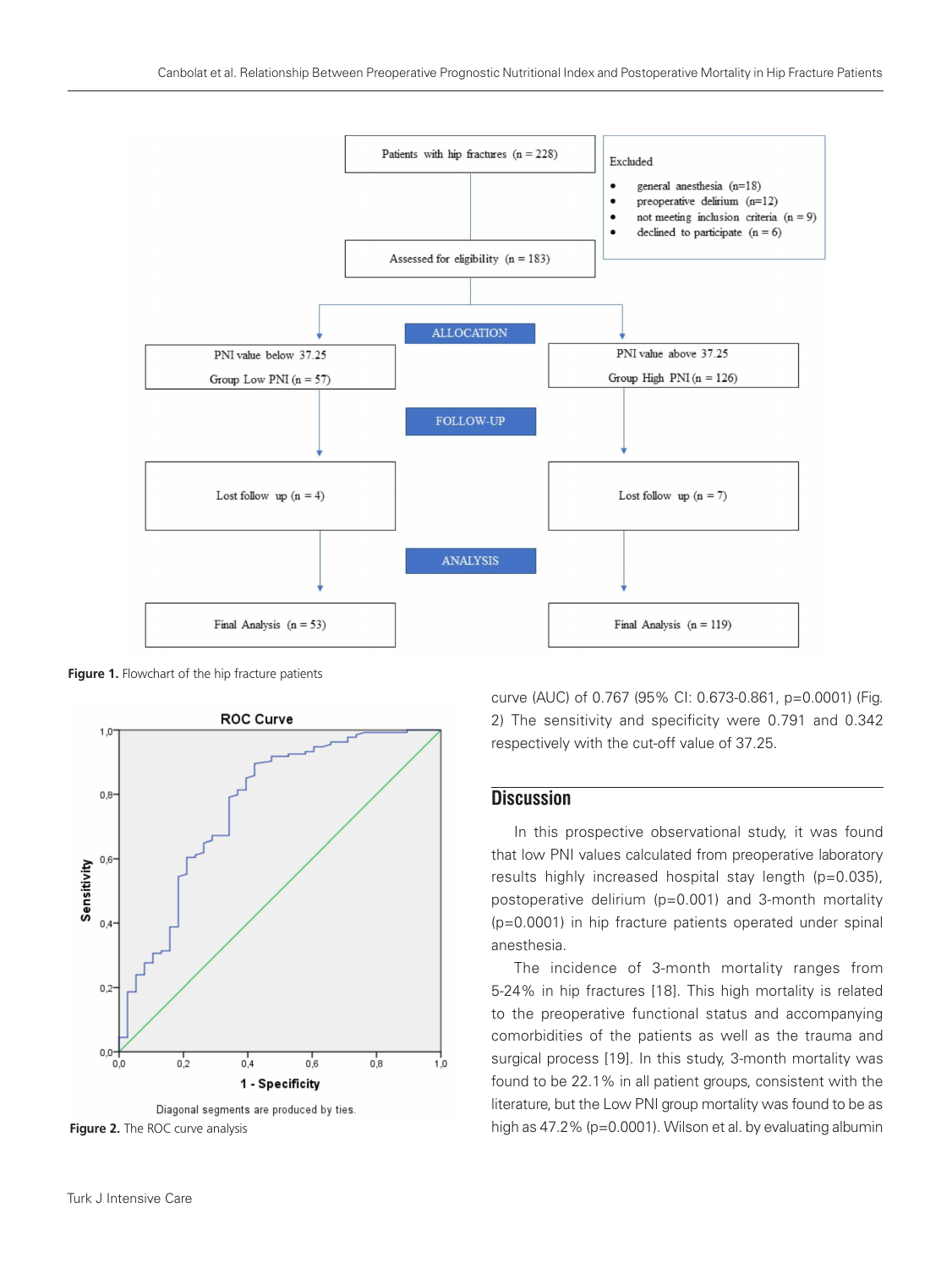| Table 2. Comparison of Group low-PNI and Group high-PNI                                                                                                                                                                                                                                                                                                                                         |                |                                       |                                         |           |  |  |
|-------------------------------------------------------------------------------------------------------------------------------------------------------------------------------------------------------------------------------------------------------------------------------------------------------------------------------------------------------------------------------------------------|----------------|---------------------------------------|-----------------------------------------|-----------|--|--|
|                                                                                                                                                                                                                                                                                                                                                                                                 |                | <b>Group Low PNI</b><br>n=53 (30,81%) | <b>Group High PNI</b><br>n=119 (69,28%) | p-value   |  |  |
| Age (years)                                                                                                                                                                                                                                                                                                                                                                                     |                | 81.67±8.81                            | 79.51±7.92                              | 0.112     |  |  |
| <b>Sex</b>                                                                                                                                                                                                                                                                                                                                                                                      | Male           | 18 (34.0%)                            | 37 (31.1%)                              | 0.709     |  |  |
|                                                                                                                                                                                                                                                                                                                                                                                                 | Female         | 35 (66.0%)                            | 82 (68.9%)                              |           |  |  |
| BMI                                                                                                                                                                                                                                                                                                                                                                                             |                | 24.74±6.25                            | 26.59±4.19                              | $0.025*$  |  |  |
| <b>ASA</b>                                                                                                                                                                                                                                                                                                                                                                                      | $\mathbf{1}$   | 0(%)                                  | 5(4.2%)                                 |           |  |  |
|                                                                                                                                                                                                                                                                                                                                                                                                 | $\overline{2}$ | 11 (20.8%)                            | 51 (42.9%)                              | $0.005*$  |  |  |
|                                                                                                                                                                                                                                                                                                                                                                                                 | 3              | 33 (62.3%)                            | 55 (46.2%)                              |           |  |  |
|                                                                                                                                                                                                                                                                                                                                                                                                 | $\overline{4}$ | 9 (17.0%)                             | 8 (9.9%)                                |           |  |  |
| Preoperative                                                                                                                                                                                                                                                                                                                                                                                    | Yes            | 13 (24.5%)                            | 30 (25.2%)                              | 0.924     |  |  |
| hypertension                                                                                                                                                                                                                                                                                                                                                                                    | <b>No</b>      | 40 (75.5%)                            | 89 (74.8%)                              |           |  |  |
| <b>Preoperative diabetes</b>                                                                                                                                                                                                                                                                                                                                                                    | Yes            | 39 (73.6%)                            | 78 (65.5%)                              | 0.297     |  |  |
| mellitus                                                                                                                                                                                                                                                                                                                                                                                        | <b>No</b>      | 14 (26.4%)                            | 41 (34.5%)                              |           |  |  |
| <b>Preoperative pulmonary</b>                                                                                                                                                                                                                                                                                                                                                                   | Yes            | 41 (77.4%)                            | 100 (84.0%)                             | 0.301     |  |  |
| pathology                                                                                                                                                                                                                                                                                                                                                                                       | <b>No</b>      | 12 (22.6%)                            | 19 (16.0%)                              |           |  |  |
| Preoperative cardiac                                                                                                                                                                                                                                                                                                                                                                            | Yes            | 37 (69.8%)                            | 72 (60.5%)                              |           |  |  |
| pathology                                                                                                                                                                                                                                                                                                                                                                                       | <b>No</b>      | 16 (30.2%)                            | 47 (39.5%)                              | 0.242     |  |  |
| CRP (C-reactive protein)                                                                                                                                                                                                                                                                                                                                                                        |                | 92.48±59.86                           | 52.95±55.52                             | $0.0001*$ |  |  |
| ProBNP (B-type natriuretic peptid)                                                                                                                                                                                                                                                                                                                                                              |                | 5126.13±9087.01                       | 2570.18±4547.35                         | $0.029*$  |  |  |
| Lymphocyte (/mm3)                                                                                                                                                                                                                                                                                                                                                                               |                | 859.62±363.65                         | 1290.33±567.01                          | $0.0001*$ |  |  |
| Albumin (gr/dL)                                                                                                                                                                                                                                                                                                                                                                                 |                | $2.74 \pm 0.64$                       | 3.69±0.42                               | $0.0001*$ |  |  |
| Perioperative fluid (mL)                                                                                                                                                                                                                                                                                                                                                                        |                | 1879.24±864.54                        | 1992.01±903.68                          | 0.445     |  |  |
| Perioperative blood transfusion (units)                                                                                                                                                                                                                                                                                                                                                         |                | $0.37 + 0.68$                         | $0.22 \pm 0.55$                         | 0.164     |  |  |
| Operation time (hours)                                                                                                                                                                                                                                                                                                                                                                          |                | 1.88±59.60                            | $1.80 \pm 50.66$                        | 0.0453    |  |  |
| Postoperative                                                                                                                                                                                                                                                                                                                                                                                   | Yes            | 11 (20.8%)                            | 5(4.2%)                                 | $0.001*$  |  |  |
| delirium                                                                                                                                                                                                                                                                                                                                                                                        | <b>No</b>      | 42 (79.2%)                            | 114 (95.8%)                             |           |  |  |
| Length of hospital stay (days)                                                                                                                                                                                                                                                                                                                                                                  |                | 13.99±5.31                            | $12.13 \pm 5.23$                        | $0.035*$  |  |  |
| Length of ICU stay (days)                                                                                                                                                                                                                                                                                                                                                                       |                | $2.15 \pm 1.06$                       | $2.41 \pm 1.48$                         | 0.393     |  |  |
| 3 months mortality                                                                                                                                                                                                                                                                                                                                                                              | Yes            | 25 (47.2%)                            | 13 (10.9%)                              |           |  |  |
|                                                                                                                                                                                                                                                                                                                                                                                                 | <b>No</b>      | 28 (52.8%)                            | 106 (89.1%)                             | $0.0001*$ |  |  |
| The state of the contract of the contract of the contract of the contract of the contract of the contract of the contract of the contract of the contract of the contract of the contract of the contract of the contract of t<br>$\mathbf{D} \cdot \mathbf{H} \cdot \mathbf{D} \cdot \mathbf{I}$ $\mathbf{L} \cdot \mathbf{A} \cdot \mathbf{A}$ $\mathbf{L} \cdot \mathbf{A} \cdot \mathbf{A}$ |                |                                       |                                         |           |  |  |

BMI: Body mass index, ASA: American Society of Anesthesiologists, ICU: Intensive Care Unit, \*p<0.05 is defined as statistically significant

and total lymphocyte counts separately, found that mortality in hip fractures with malnutrition was approximately 25% [20]. PNI calculated with the albumin lymphocyte formula reflects the balance between inflammation and nutrition. In this study, we concluded that PNI is more sensitive marker and can detect mortality more effectively than separately assessed albumin and total lymphocyte counts.

Lu et al. retrospectively demonstrated that low albumin and lymphocyte levels are prognostic factors in determining 1-year mortality in hip fractures with advanced age [21].

Hypoalbuminemia may occur in synthesis disorders such as hepatocellular dysfunction and protein malnutrition, renal losses such as nephrotic syndrome, gastrointestinal losses such as protein-losing enteropathy, and increased catabolism such as sepsis [22]. Lymphopenia can be seen in viral infections, autoimmune and inflammatory system activations and some types of gastrointestinal cancer, malnutrition and suppression of immunity. Although the exact mechanism is not understood, increased serum cortisol levels may cause a decrease in lymphocyte count [23]. PNI biomarker, which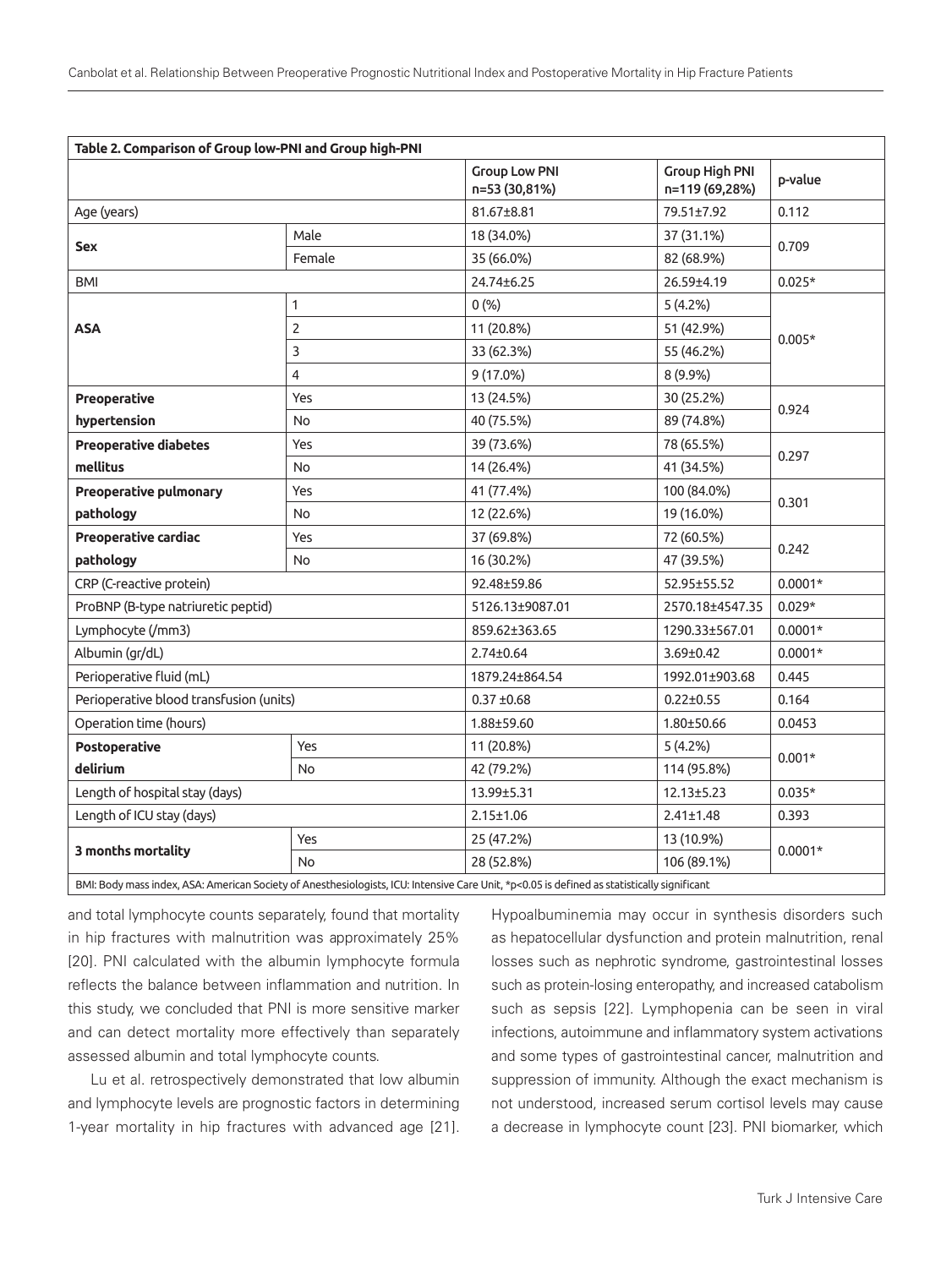we think can be used in routine screening of malnutrition in patients with hip fracture, has been shown to be an independent prognostic marker in various malignant tumors [9-12]. In this paper, it was expected that BMIs would be low and ASA scores would be high in Group Low PNI as it indicated malnutrition (p=0.025, p=0.005, respectively). In accordance with the literature, albumin and lymphocytes were low, and CRP and PRoBNP were found to be significantly higher in Group Low PNI (p=0.0001, p=0.0001, p=0.0001, p=0.029, respectively) [24]. Preoperative comorbidities, operation times, the amount of fluid and blood transfusion given intraoperatively was similar in both groups. Postoperative delirium and hospital stay length were also increased in Group Low PNI, that shown before in the study of Xing H. et al. (p=0.001, p=0.035, respectively) [14]. The increase in post-fracture complications such as delirium, the deterioration of the general condition of the patients, prolongs the duration of care and increases the hospitalization period.

The main limitation of this study is that it is based on data from a single center; therefore, prospective randomized controlled trials are required. The second limitation of our study is the small number of our sample group. Different results can be obtained in studies with larger patient groups.

Conclusion

In conclusion, malnutrition is an important factor increasing postoperative mortality in hip fractures. We think that it is possible to create an optimized treatment plan and reduce mortality by making the diagnosis of malnutrition in hip fractures with PNI, an easily calculated, objective and inexpensive biomarker that can be used in routine screening.

#### Ethics

**Ethics Committee Approval:** The study was approved by the Institutional Board of our University Hospital, Department of Orthopedics and Traumatology, with the number 21/01/2021-8.

**Informed Consent:** Patients were informed about the surgery, anesthesia, intensive care procedures, their participation to the study and the publication of the study, and their written consent was obtained. **Peer-review:** Externally peer-reviewed.

### **Authorship Contributions**

Surgical and Medical Practices: İ.S., Y.S., H.D., Concept: N.C., D.B., D.A., M.İ.B., Design: N.C., M.İ.B., Data Collection or Processing: D.B., İ.S., Analysis or Interpretation: N.C., Y.S., D.A., M.İ.B., Literature Search: N.C., D.B., İ.S., D.A., H.D., Writing: N.C., D.B., İ.S., Y.S., D.A., H.D., M.İ.B.

**Conflict of Interest:** No conflict of interest was declared by the authors. **Financial Disclosure:** The authors declared that this study received no financial support.

## **References**

- 1. Wändell P, Li X, Carlsson AC, Sundquist J, Sundquist K. Osteoporotic fractures among foreign-born individuals: a national Swedish study. Osteoporos Int. 2021;32(2):343-52.
- 2. Curtis EM, Moon RJ, Harvey NC, Cooper C. The impact of fragility fracture and approaches to osteoporosis risk assessment worldwide. Bone. 2017;104:29-38.
- 3. Roberts KC, Brox WT, Jevsevar DS, Sevarino K. Management of hip fractures in the elderly. J Am Acad Orthop Surg. 2015;23(2):131-7.
- 4. Dhanwal DK, Dennison EM, Harvey NC, Cooper C. Epidemiology of hip fracture: Worldwide geographic variation. Indian J Orthop. 2011;45(1):15-22.
- 5. Peeters CM, Visser E, Van de Ree CL, Gosens T, Den Oudsten BL, De Vries J. Quality of life after hip fracture in the elderly: A systematic literature review. Injury. 2016;47(7):1369-82.
- 6. Malafarina V, Reginster JY, Cabrerizo S, et al. Nutritional Status and Nutritional Treatment Are Related to Outcomes and Mortality in Older Adults with Hip Fracture. Nutrients. 2018;10(5):555.
- 7. Inoue T, Maeda K, Nagano A, et al. Undernutrition, Sarcopenia, and Frailty in Fragility Hip Fracture: Advanced Strategies for Improving Clinical Outcomes. Nutrients. 2020;12(12):3743.
- 8. Groenendijk I, Kramer CS, den Boeft LM, Hobbelen HSM, van der Putten GJ, de Groot LCPGM. Hip Fracture Patients in Geriatric Rehabilitation Show Poor Nutritional Status, Dietary Intake and Muscle Health. Nutrients. 2020;12(9):2528.
- 9. Nozoe T, Ninomiya M, Maeda T, Matsukuma A, Nakashima H, Ezaki T. Prognostic nutritional index: a tool to predict the biological aggressiveness of gastric carcinoma. Surg Today. 2010;40(5):440-3.
- 10. Tanemura A, Mizuno S, Hayasaki A, et al. Onodera's prognostic nutritional index is a strong prognostic indicator for patients with hepatocellular carcinoma after initial hepatectomy, especially patients with preserved liver function. BMC Surg. 2020;20(1):261.
- 11. Ikeya T, Shibutani M, Maeda K, et al. Maintenance of the nutritional prognostic index predicts survival in patients with unresectable metastatic colorectal cancer. J Cancer Res Clin Oncol. 2015;141(2):307-13.
- 12. Hofbauer SL, Pantuck AJ, de Martino M, et al. The preoperative prognostic nutritional index is an independent predictor of survival in patients with renal cell carcinoma. Urol Oncol. 2015;33(2):68.e1-68. e687.
- 13. Ren H, Wu L, Hu W, Ye X, Yu B. Prognostic value of the c-reactive protein/prognostic nutritional index ratio after hip fracture surgery in the elderly population. Oncotarget. 2017;8(37):61365-72.
- 14. Xing H, Xiang D, Li Y, Ji X, Xie G. Preoperative prognostic nutritional index predicts postoperative delirium in elderly patients after hip fracture surgery. Psychogeriatrics. 2020;20(4):487-94.
- 15. von Elm E, Altman DG, Egger M, Pocock SJ, Gøtzsche PC, Vandenbroucke JP; STROBE Initiative. The Strengthening the Reporting of Observational Studies in Epidemiology (STROBE) statement: guidelines for reporting observational studies. Lancet. 2007; 20;370(9596):1453-7.
- 16. Inouye SK, van Dyck CH, Alessi CA, Balkin S, Siegal AP, Horwitz RI. Clarifying confusion: the confusion assessment method. A new method for detection of delirium. Ann Intern Med. 1990;113(12):941-8.
- 17. Aypar, U., Kanbak, M., Yorganci, K., Ozdemir, H., Akinci, S. B., Çelikcan, A., Rezaki, M. Validity and Reliability of Confusion Assessment Method for The Intensive Care Unit. Turk J Anaesthesiol Reanim. 2005;33(4), 333-41.
- 18. Burgos E, Gómez-Arnau JI, Díez R, Muñoz L, Fernández-Guisasola J, Garcia del Valle S. Predictive value of six risk scores for outcome